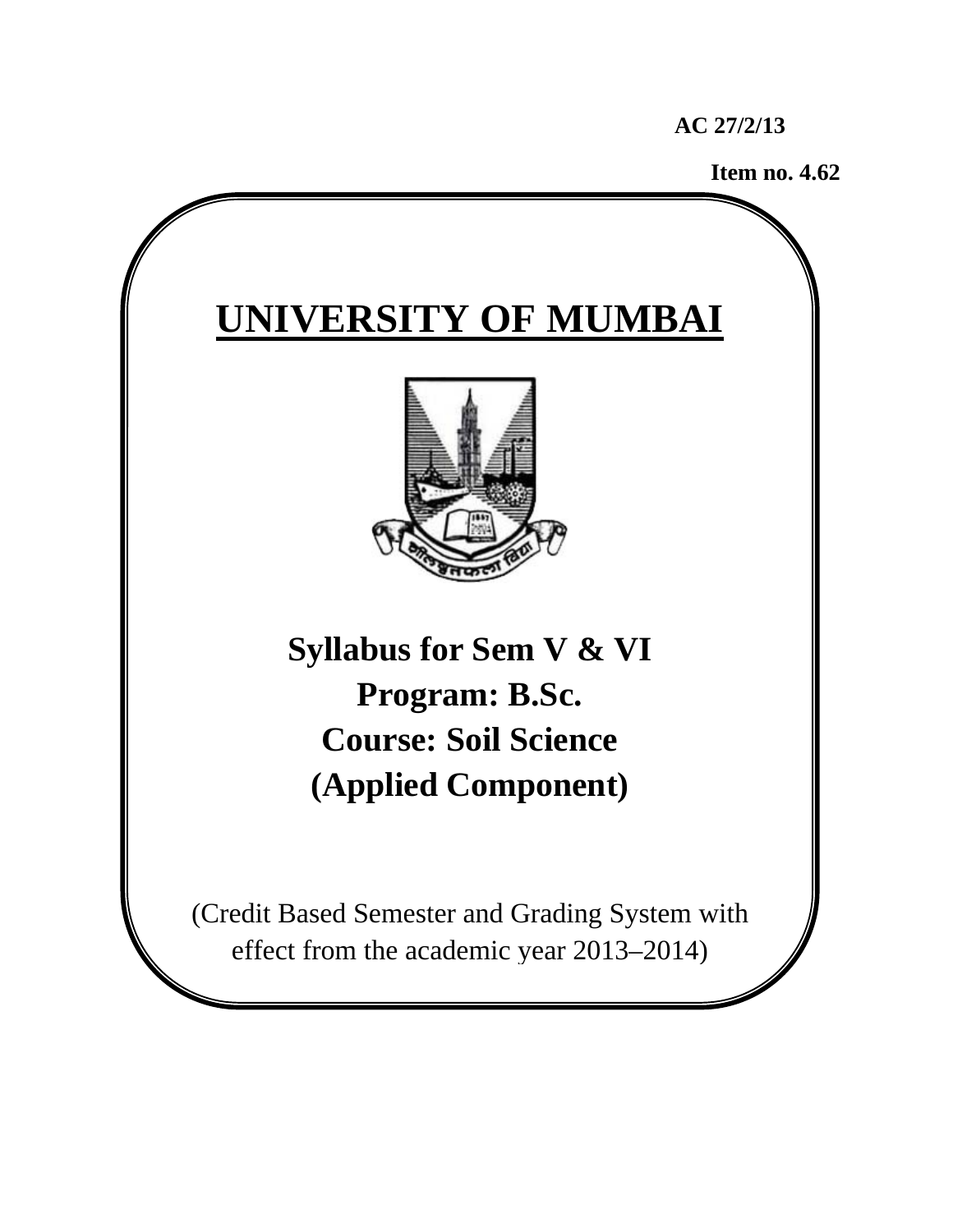## **T.Y.B.Sc. Applied Component Soil Science Including Soil Analysis and Soil Mechanics Credit Based Semester and Grading System To be implemented from the Academic year 2013-2014**

| <b>SEMESTER V</b> |  |
|-------------------|--|
| <b>Theory</b>     |  |

| <b>Course code</b> | <b>Soil-Its Formation and Development</b> |                          |                |                   |
|--------------------|-------------------------------------------|--------------------------|----------------|-------------------|
| USACSS501          | <b>Units</b>                              | Topics                   | <b>Credits</b> | Lectures/<br>week |
|                    |                                           | Soil and its Function    |                |                   |
|                    | $\mathbf{I}$                              | Principles of Weathering | $\mathbf{2}$   |                   |
|                    | Ш                                         | Soil Development         |                |                   |
|                    | IV                                        | Soils of India           |                |                   |

| <b>Practicals</b> |                                   |  |  |  |
|-------------------|-----------------------------------|--|--|--|
| <b>USACSS5P1</b>  | Practicals based on theory course |  |  |  |

#### **SEMESTER VI**

#### **Theory**

| <b>Course code</b> | <b>Soil Morphology Structure and Classification</b> |                  |                |                   |
|--------------------|-----------------------------------------------------|------------------|----------------|-------------------|
| USACSS601          | <b>Units</b>                                        | Topics           | <b>Credits</b> | Lectures/<br>week |
|                    |                                                     | Soil Morphology  |                |                   |
|                    | П                                                   | Soil structure   | $\overline{2}$ |                   |
|                    | Ш                                                   | Soil Composition |                |                   |
|                    | IV                                                  | Soil properties  |                |                   |

| <b>Practicals</b> |                                   |  |  |  |
|-------------------|-----------------------------------|--|--|--|
| USACSS6P1         | Practicals based on Theory course |  |  |  |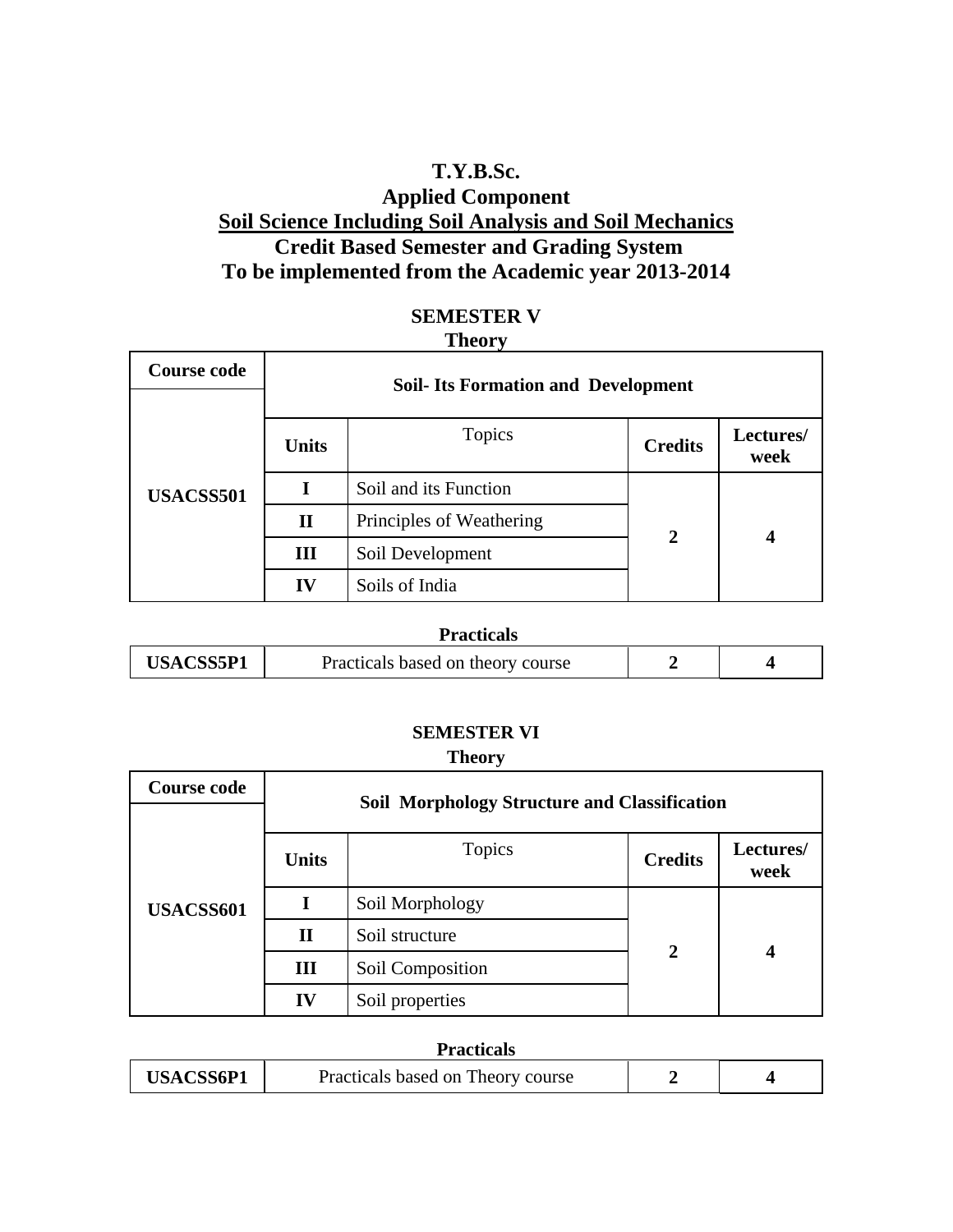# **T.Y.B.Sc. Applied Component Soil Science Including Soil Analysis and Soil Mechanics**

# **Credit Based and Grading System To be implemented from the Academic year 2013-2014**

## **SEMESTER V**

| $\mathbf{1}$   | <b>Introduction:</b><br>Agriculture in India, Chemical Aspects of soil fertility; New approach.                                                                                                                                                                                                                                                                                                                                         |
|----------------|-----------------------------------------------------------------------------------------------------------------------------------------------------------------------------------------------------------------------------------------------------------------------------------------------------------------------------------------------------------------------------------------------------------------------------------------|
|                | Earth's Crust: Earth's origins; Present condition of Earth; Atmosphere, Hydrosphere;<br>Lithosphere; Composition of the Earth; Minerals; Rocks- Igneous, Sedimentary and<br>Metamorphic                                                                                                                                                                                                                                                 |
|                | Soil and its function: Definition of Soil, soil components, surface soil and subsoil,<br>functions of soil.                                                                                                                                                                                                                                                                                                                             |
| $\overline{2}$ | Principles of Weathering: Weathering; Effect of Temperature; Effect of Water; Effect of<br>Air; Effect of Plants; Effect of Animals.                                                                                                                                                                                                                                                                                                    |
|                | Weathering of Minerals and Rocks: Introduction, Weathering of minerals; quartz,<br>feldspar, hornblende, augite, mica, olivine, calcite, dolomite, apatite, magnetite and pyrite;<br>Weathering of Rocks- Granite, basalt, sandstone, clay, limestone and laterite.                                                                                                                                                                     |
|                | Translocation of Materials: Denudation and Deposition; Sedimentary soils- residual<br>soils and cumulose soils; Transported soils- effects of wind, running water, glacier and<br>gravity.                                                                                                                                                                                                                                              |
| 3              | <b>Soil Development:</b><br>Pedogenic processes; factors of soil development; effects of rainfall, temperature,<br>vegetation and organisms; Development of soil profile; classification of pedogenic<br>processes. Zonal soils, Dessert soils, Grey soils, Chestnut soils, Chernozems, Laterite soil,<br>Podsols, Brown earths, Tundra soils, Intrazonal soils, Saline and alkaline soils, rendzine<br>soils, bog soils, azonal soils. |
|                | Soil Classification: Early attempts, Modern systems of soil classification- Physical<br>classification, genetic classification, American system, Other systems.                                                                                                                                                                                                                                                                         |
| $\overline{4}$ | Ion Exchange: Importance, cation exchange- surface reaction, mechanism of cation<br>exchange, nature of exchangeable cations, amount of exchangeable cations, cation as<br>plant nutrients, exchangeable cations in relation to soil fertility. Anion exchange-ionic<br>substitution.                                                                                                                                                   |
|                | <b>Soils of India:</b> Early work, Present position, Red soil, Laterite and lateritic soils, black<br>soils, alluvial soils, forest and hill soils, desert soils, saline and alkaline soils, peaty and<br>marshy soils.                                                                                                                                                                                                                 |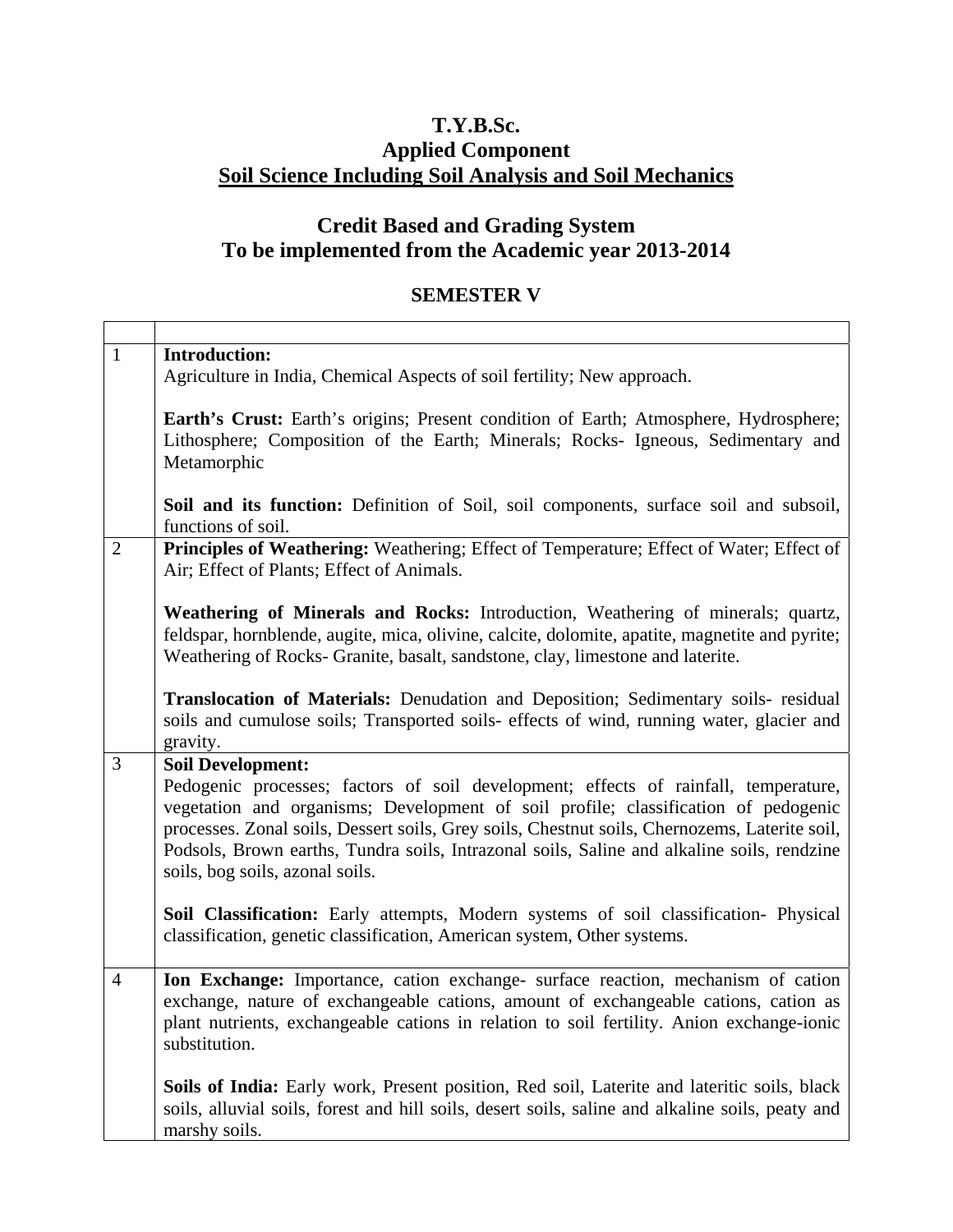# **Theory (detailed syllabus)**

| <b>Practicals</b> |                                                                                                                                                                                                                                                                                                                                                                                                                                                                                                                                                                                                                                                                                                                                                                                                                                                                   |                |   |  |
|-------------------|-------------------------------------------------------------------------------------------------------------------------------------------------------------------------------------------------------------------------------------------------------------------------------------------------------------------------------------------------------------------------------------------------------------------------------------------------------------------------------------------------------------------------------------------------------------------------------------------------------------------------------------------------------------------------------------------------------------------------------------------------------------------------------------------------------------------------------------------------------------------|----------------|---|--|
| <b>USACSS5P1</b>  | Identification and description of the following<br>minerals and rocks with special attention to<br>their weathering characteristics and bearing<br>on soil development:<br>Minerals- Quartz, Chalcedony, Flint, Jasper,<br>Opal, Orthoclase, Microcline, Labradorite,<br>Muscovite,<br>Biotite,<br>Chlorite,<br>Augite,<br>Hornblende, Olivine, Calcite, Dolomite,<br>Apatite,<br>Magnetite, Haematite,<br>Pyrite,<br>Serpentine, Garnet and Kaolin.<br>Rocks- Granite, Gabbro, Dolerite, Basalt,<br>Rhyolite, Trachyte, Conglomerate, Sandstone,<br>Shale, Limestone, Laterite, Slate, Schist,<br>Gneiss, Quartzite, Marble.<br>Examination of Soil types and Determination<br>of their Structure: Lateritic, Sandy, Black soil,<br>Loamy soil, Bog soil, Brown earths.<br>Field Discription of Soil Profiles: Study of<br>cuttings exposing soils in the field. | $\overline{2}$ | 4 |  |
|                   |                                                                                                                                                                                                                                                                                                                                                                                                                                                                                                                                                                                                                                                                                                                                                                                                                                                                   |                |   |  |

#### **SEMESTER VI**

#### **Theory**

| Unit         |                                                                                            |
|--------------|--------------------------------------------------------------------------------------------|
| $\mathbf{1}$ | Soil Morphology: Soil colour, soil texture, soil structure, soil constitution, new growth, |
|              | inclusion.                                                                                 |
|              | Soil Texture: Importance of soil texture, mechanical analysis-Sieve method, Air elutriator |
|              | method, Water elutriation method, sedimentation method, Decantation method,                |
|              | Centrifugal method, Pipette method, Hydrometer method. Soil separates- Nomenclature,       |
|              | Textural composition, Significance of mechanical analysis.                                 |
|              | Physical Properties of Soil: Specific gravity, Weight of soil, pore space, soil porosity,  |
|              | packing of soil particles, size of soil pores, surface area.                               |
|              |                                                                                            |
|              | <b>Soil Structure:</b> Importance of soil structure, Aggregation, Mechanism of aggregate   |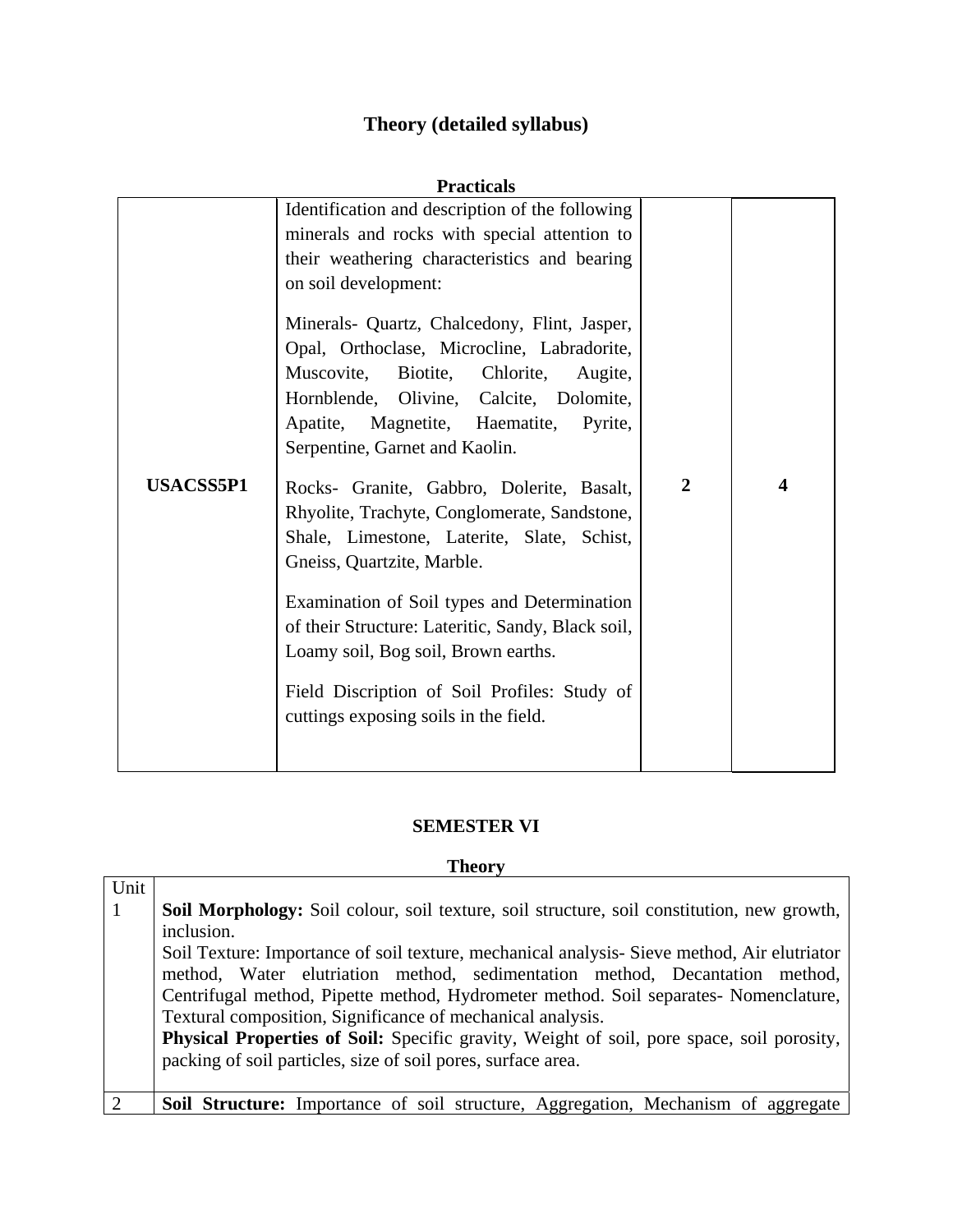|                | formation-colloidal clay, iron and aluminum hydroxides, organic matter. Types of soil<br>structure; Classification, stability of soil structure; evaluation of soil structure-<br>permeability method, porosity method, aggregate analysis.<br>Soil Mineral Matter: Introduction, Gravel, Sand, Silt, Clay- properties, composition of<br>clay components, Constitution and nature, Silica Sequioxide ratio. Clay minerals-Type,<br>structure, properties, occurrence, size and shape.                                                                                                                                  |
|----------------|-------------------------------------------------------------------------------------------------------------------------------------------------------------------------------------------------------------------------------------------------------------------------------------------------------------------------------------------------------------------------------------------------------------------------------------------------------------------------------------------------------------------------------------------------------------------------------------------------------------------------|
| 3              | Soil Colloids: Nature of soil colloids, Constitution, Properties of soil colloids- Brownian<br>movement, Non- permeability, electric charge, adsorption, flocculation, swelling, heat of<br>wetting, cohesion, adhesion and plasticity.<br>Soil Water: Importance, Relation of water by soil, hygroscopic water- Nature and<br>amount, hygroscopic coefficient; Capillary water- amount of capillary water, maximum<br>capillary capacity, water holding capacity, movement of capillary water; Soil moisture<br>constants- Field capacity, wilting coefficient available and unavailable water; Wetting and<br>Drying. |
| $\overline{4}$ | Three Phase Soil Model, Weight- Volume Relationships, Porosity, Void Ratio, Water<br>content, Degree of saturation, Unit weights, Specific Gravity, Relative density, Grain size<br>distribution and its determination by sieve analysis and hydrometer analysis, Effective<br>size, Uniformity Coefficient.<br>Soil Water, Consistency, Consistency limits and their Determination.<br>Engineering Classification of soils- UNIFIED, ASSHTO and I.S Systems.<br>Introduction to Compaction and Consolidation Phenomena, Proctro Compaction Test,<br><b>Consolidation Test</b>                                          |

#### **Practicals**

| <b>USACSS6P1</b> | Textural Analysis of Soils: Mechanical<br>analysis of soils by sieving, dispersion and<br>fractionation (decantation and pipette<br>methods); Plotting of results on triangular<br>graph and textural classification.<br>Determination of Organic Content of Soils.<br>Determination of the following properties of<br>soils: | $\mathbf{2}$ |  |
|------------------|-------------------------------------------------------------------------------------------------------------------------------------------------------------------------------------------------------------------------------------------------------------------------------------------------------------------------------|--------------|--|
|                  | a. True and apparent specific gravity.<br>b. Porosity<br><b>Moisture Content</b>                                                                                                                                                                                                                                              |              |  |